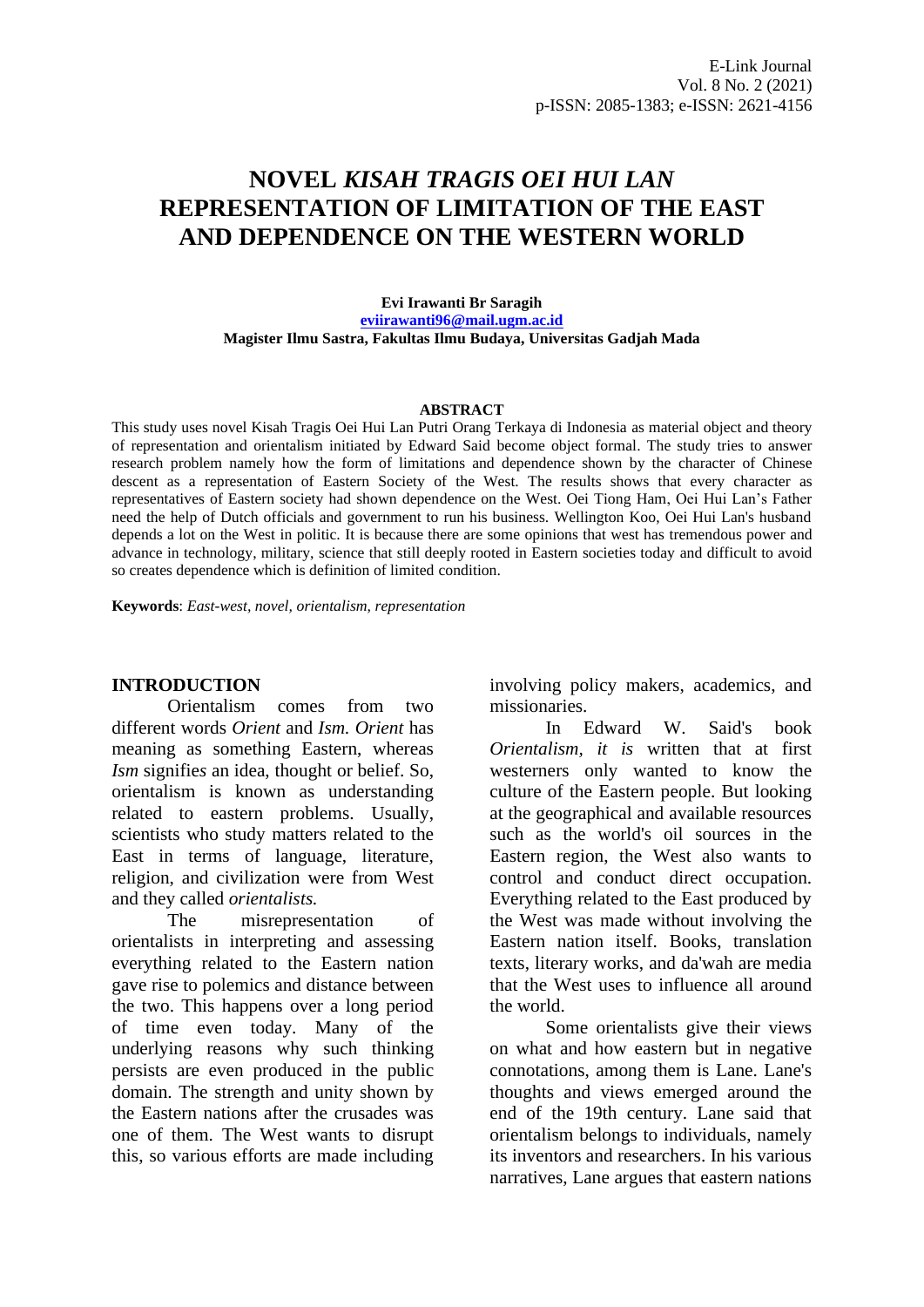are very static and never keep up with developments. Lane seems to be part of the East but the views he conveys are always based on his perspective as a Westerner. There is also Rudyard Kipling, an orientalist who originated the *term white and* influenced those with that identity to consider themselves to be central to legitimacy, to suppress.

The orientalist view developed into a dogma, that the West and the East were very different and could not be united. The West considers themselves rational, advanced, superior, while the East is considered a deviant and undeveloped nation. The West regards the East as a selfdefining nation and makes them an object so that it can be scientifically studied. At its peak, the East was regarded as frightening (as the source of the yellow plague) but had to be controlled either by direct security, research, or occupation of the territory.

Novel *Kisah Tragis Oei Hui Lan Putri Orang Terkaya di Indonesia* that was set during 1889 to 1992 showed how Eastern life in the time of colonialization and surrounded by Westerner. The novel tells the journey of Oei Hui Lan who was born with all the luxuries from his father, Oei Tiong Ham, a richest man in Indonesia even in Southeast Asia and known as the sugar king from Semarang. Oei Hui Lan is the second child of Oei Tiong Ham's lawful wife Goei Bing Nio and has an older sister named Oei Tjong Lan. They live in Semarang and live in a luxurious palace-like, a house with an area of 9.2 hectares and have 40 maids, 50 gardeners along with additional private tutors and famous chefs from China, Malay, and Europe.

This novel is considered appropriate if studied with orientalism approach because the character is told to come from Indonesia of Chinese descent that is directly related to the western world, both in politics, economy, and daily lifestyle. The relationship indirectly shows

how the characters in the novel as a representation of eastern society faced all the limitations of the great wars of the 19th century, and its dependence on the western world which was seen as great and advanced. At that time, it was known that the Eastern region fell into the hands of the West in political missions as well as through war. For example, when Arab rulers wanted to break away from Ottoman Turkey it led to western intervention in the Middle East. Ottoman Turks in coalition with Germany and Austria-Hungary lost, so much of their territory fell to allied armies.

Western arrivals to different parts of the Islamic world (Eastern Region) are made possible by the absence of unity among local Muslim rulers. On the other hand, Europe-America's development in the fields of military, technology, and science entered its heyday. This prompted easterners in droves to learn everything about the West, including culture, so that they sent their young people to continental Europe-America. New knowledge and experience that can be about the West brings much admiration; the limitations experienced by the East so far can be resolved by westerners. This encourages them to become increasingly powerful countries in any field.

The study about orientalism using literary works on Chinese descent as eastern representations is quite widely conducted, one of which is titled *Pandangan Orientalis terhadap Identitas dan Isu Politik Tokoh Perempuan dalam Putri Cina.* This one discusses two issues concerning orientalist views on identity and political issues contained in Sindhunata's novel Putri Cina. This study focuses on Postcolonial studies initiated by Edward Said (1978). The result show that orientalist assessments played by female characters in the novel Putri Cina by Shindunata is represented in its existence in Javanese and Chinese society as a female figure who portrays her identity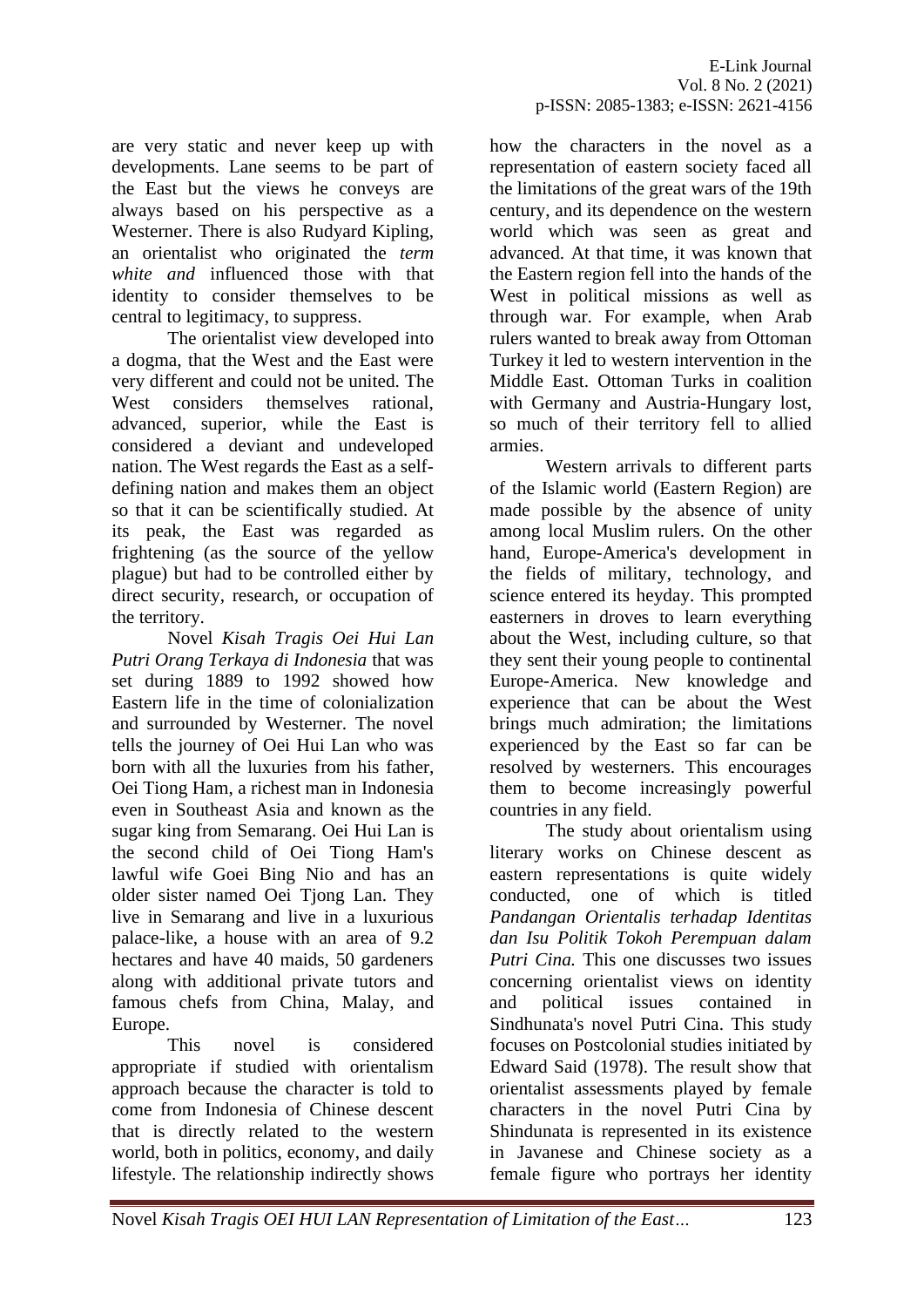with the image of women physically, behaviorally, psychically, and socially.

The research using novel *Kisah Tragis Oei Hui Lan* as a material object has not been done much since it was first published in 2010. Nofia Angela in 2019 has conducted research under the title *Pandangan Pengarang (Agnes Davonar) dalam Novel Oei Hui Lan: Kajian Sosiologi Sastra*. The results showed that Agnes thought that Oei Hui Lan's life story was very inspiring, a woman with a life that looked perfect with all the luxuries but everything was pseudo. Having a father with abundant wealth, a husband with an important position in the Chinese government made her forget to be grateful and became the trigger for other problems in her life.

Another research has been conducted by Selly Julita with titled *Hilangnya Eksistensi Perempuan pada Novel Kisah Tragis Oei Hui Lan Putri Orang Terkaya di Indonesia*. The results showed that patriarchal culture marginalizes women and judges' men should have a dominant role. Women always live within boundaries, while males can acquire various possibilities in their lives. This culture is constantly nurtured and makes women compressed in many ways, from thought, words, to actions. The novel features the position of women who have always been in the shadow of men, from childhood to adulthood. The position of the female as the second makes her have no existence and always depend on the male.

This study tries to explain how the limitations of Eastern society represented by families of Chinese descent who lived in Indonesia during the colonial period and the great wars of the 19th century, to the dependence of the western world that changed the thinking about taste to their lifestyle. This research uses descriptive qualitative method. The data used comes from novels in the form of narrative monologues and dialogues which are then followed by explanations based on the theory of Orientalism initiated by Edward Said.

To limit the area to be studied so that the purpose of the research was achieved, researchers have formulated several problems, they are: What form of limitations and dependence faced by the characters as a representation of Eastern Society in the 19th century in the novel *Kisah Tragis Oei Hui Lan?* And What is the form of Eastern society's dependence on the Western world in the 19th century depicted in the novel *Kisah Tragis Oei Hui Lan?*

### Orientalism

Edward W. Said in his book on the year 1978 with title *Orientalism* concluded that orientalism can mean everything related to the East from a Western point of view. Furthermore, Said held that orientalism was a discourse aimed at shaping the East according to Western views. The East is regarded as a nation that cannot define itself and has always depended on the West.

Some Orientalists gave their views on the East in negative connotations such as Robert Smith who argues that the East is primitive despite many movements towards a more modern direction. Smith made a direct observation to Arabia, rather he went to the Hejaz to obtain the acculturation of various statements past and present without dizzying differences. However, Said criticized Smith's writing stating that the knowledge that Europeans had known about Islam (East) was invalid. Said alluded to that the Islam said by Smith was not the true teachings of Islam, but rather Islam constructed by Smith's view as a Westerner.

Limitations of the East and Dependence on the Western World.

The thinking that continues to be echoed by orientalists is many of them able to influence the people of the Eastern Region. The West is always trying to make the East as its shadow to provide all forms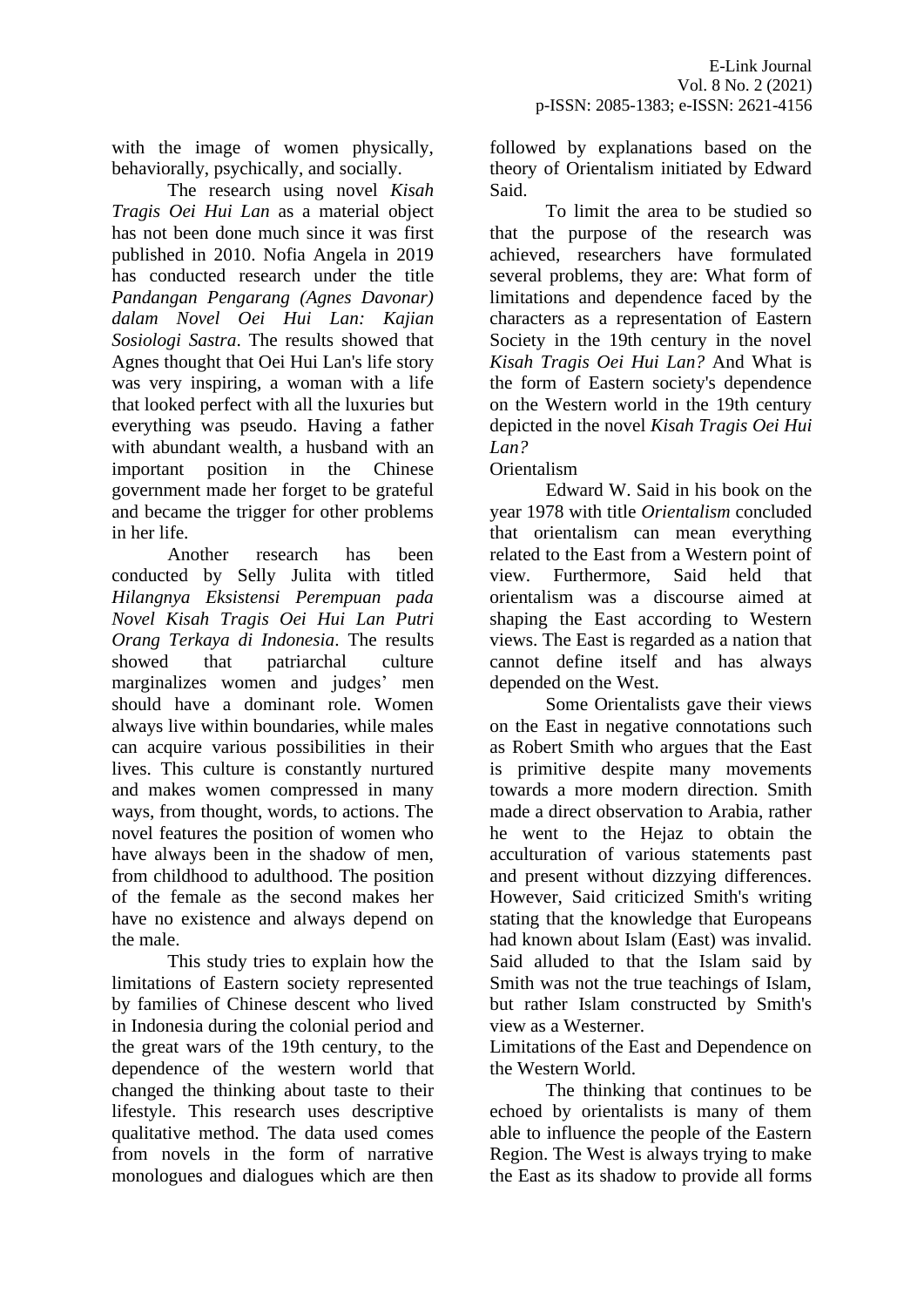of assistance, gifts, and facilities that are able to pamper them. In the end it all confined eastern people in one limited state making them always need the West with all its greatness, to try to be like them.

The limited state of Eastern society in any field encourages the West to provide assistance to the point of dependency. This further strengthens the West's position to colonialism not only on the economic system but its society and culture to form hegemony. Mastery has a great influence on the way Eastern people view life, the values that the west brings are beginning to be considered correct and imitated, even into a daily lifestyle.

Lifestyle develops because there is a need, demands and strengthening, is a behavioristic mahzab that states that a behavior will be repeated if it's bringing satisfaction or pleasure and there is no punishment that accompanies it. Lifestyle according to Kotler (2009) is a person's lifestyle in the world expressed in his activities, interests, and opinions. Lifestyle describes "one's whole self" in interacting with its environment.

Lifestyle in max weber's view (in George Ritzer & Barry Smart, 2012) means the equality of honorary status characterized by consumption against the same lifestyle symbol. Lifestyle is a pattern or culture of human consumptive that combines individuality, selfexpression, and pseudo self-awareness. Body, fashion, speech, leisure entertainment, food and beverage choices, homes, vehicles and entertainment options are seen as indicators of the individuality of taste. Lifestyles derived from the influence of the environment in which people socialize can also be changed by the influence of the environment that follows the currents of the times.

This study used descriptive qualitative as the research method, and the research divided into two stages. The first stage is the process of collecting data. Researcher read the novel *Kisah Tragis*  *Oei Hui Lan*, and highlight important things that are considered as temporary data. After that, categorize the data according to what this research wants to focus on.

After those processes, the next is data analysis. The data that has been mapped or entered in the same category is then analyzed to answer the research problem. The last stage is to draw conclusions from all data analysis results.

This research data divided into two parts, namely primary data and secondary data. The primary data is in the form of monologue narratives or dialogue of the characters as a representation of Eastern society that shows their limitations and dependence on the western world in the 19th century where there were many conflicts and major wars. Furthermore, secondary data research includes theoretical texts, journal articles, and other references, including information on online media related to orientalism and postcolonialism.

## **FINDINGS AND DISCUSSION**

The analysis below uses novel *Kisah Tragis Oei Hui Lan*, which is taken as a statement or view of the character as a representation of Eastern society in the 19th century where there was a lot of colonialism, conflict and great war. The events eventually revealed the state of the East, which was limited from the scope of the family to the government. Limitations encourage dependence on anything related to the Western world.

As a family of the richest people in southeast Asia at that time, Oei Tiong Ham socialized with people from the West, especially the Dutch and English who had and would do colonialism in Indonesia, then known as Indie (Hindia Belanda). Admiration for western greatness and progress in the fields of technology, science, and so on influenced Oei Tiong Ham much of their thinking. His tastes and lifestyle began to follow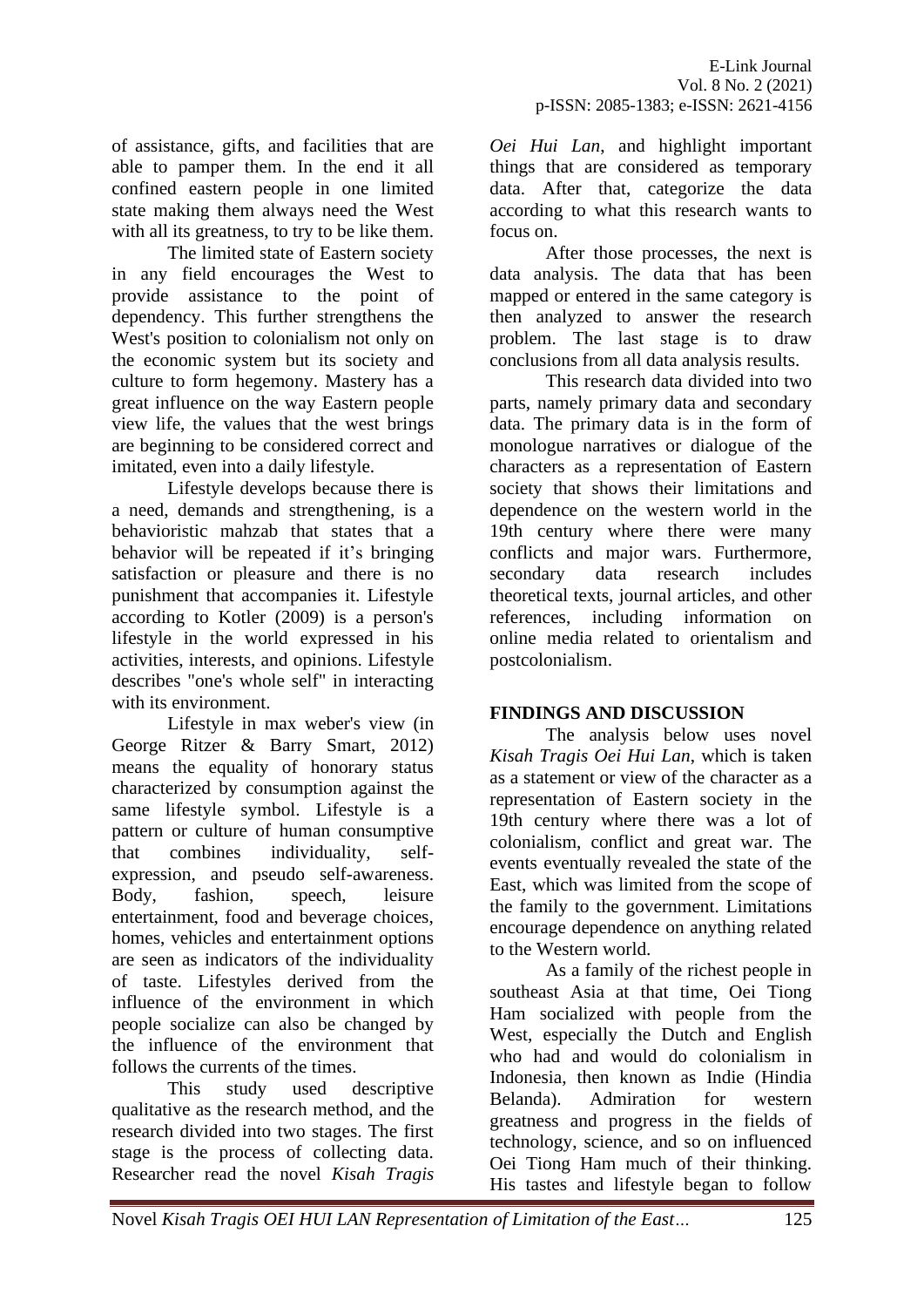The West, and this was passed on to his children

The western lifestyle that this family shows every day can be seen from how they choose, using both personally and collectively everything related to Body, fashion, speech, leisure entertainment, food and beverage choices, homes, vehicles, and entertainment. These are indicators of the individuality of taste. The following monologues and dialogue passages show how Oei Tiong Ham's family has been influenced by western.

*"We used to live in China town in the suburbs of Semarang, but then my father built a palace in a European real estate area. We became the only Chinese living in the elite compound. Our house has a typical Italian-style physical look with white tiled floor layers". (Davonar 2010:20)*

Through the website dekoruma.com, in 1920 houses with Mediterranean architecture that were heavily influenced by typical European continental styles such as Greece, Italy, and Spain were popular in Indonesia. Oei Tiong Ham's decision to choose a Western-style house was assumed to be a way to lure guests from the area. It also shows that starting from the basics, his family has experienced an interest on the Western world. In the novel explained that Oei Tiong Ham's house is often used as a meeting place with governments and officials from Europe, especially Dutch for talking about business. Upon seeing the house's looks, they praised Oei Tiong Ham as a person with high taste and this is boosted his confidence.

Not only in Semarang, Oei Tiong Ham family also has some houses located in several countries such as England and France. To make their house like western style, they often spend a lot of money to buy accessories and furniture. It happened until their final resting place in their old age. Oei Tiong Ham with his young wife Lucy Ho, and his two daughters with their husband and children.

In addition to the house, clothing and jewelry are also important to be seen as Western. Oei Tiong Ham's wife was the one most interested in this. For clothes, she never thinking how much money she has spent. While jewelry, she willingly went out of Java Island to get Gold, Diamonds with the best quality.

*"Then the waiter would take the item and send the bill to Dad's office. I was thinking if mom wears all the stuff she buys, because our warehouse is full of collectibles. All I know is mom only likes the European clothes she buys when visiting. If the clothes are local, most of them give to his faithful servants at the end of the year or before Eid al-Fitr". (Davonar 2010:27)*

We can see that Oei Tiong Ham's wife had the same thoughts as him. Western greatness that continues to be spread through the media of the past is increasingly a value of truth that is finally applied to daily life. The East, which was seen by the West as a static part and never advanced, began to do impersonation. Goei Bing Nio, who had a desire to make herself or her two daughters into European jet sets, equipped themself with the noble style. Clothing and jewelry are the most eye-catching ways.

To add the impression that they have become like jet sets, this family often spends time on vacations to some countries of European - American continental. Although they have to be on boat for a long time, this does not detract their fun and pride. Also, this trip often makes them meet famous and respected people such as Princess Alice from Monaco (known as Grandmother of Prince Rainer).

> *Once satisfied to be in the UK, we continued our journey to France, Spain and Germany. Lastly, we*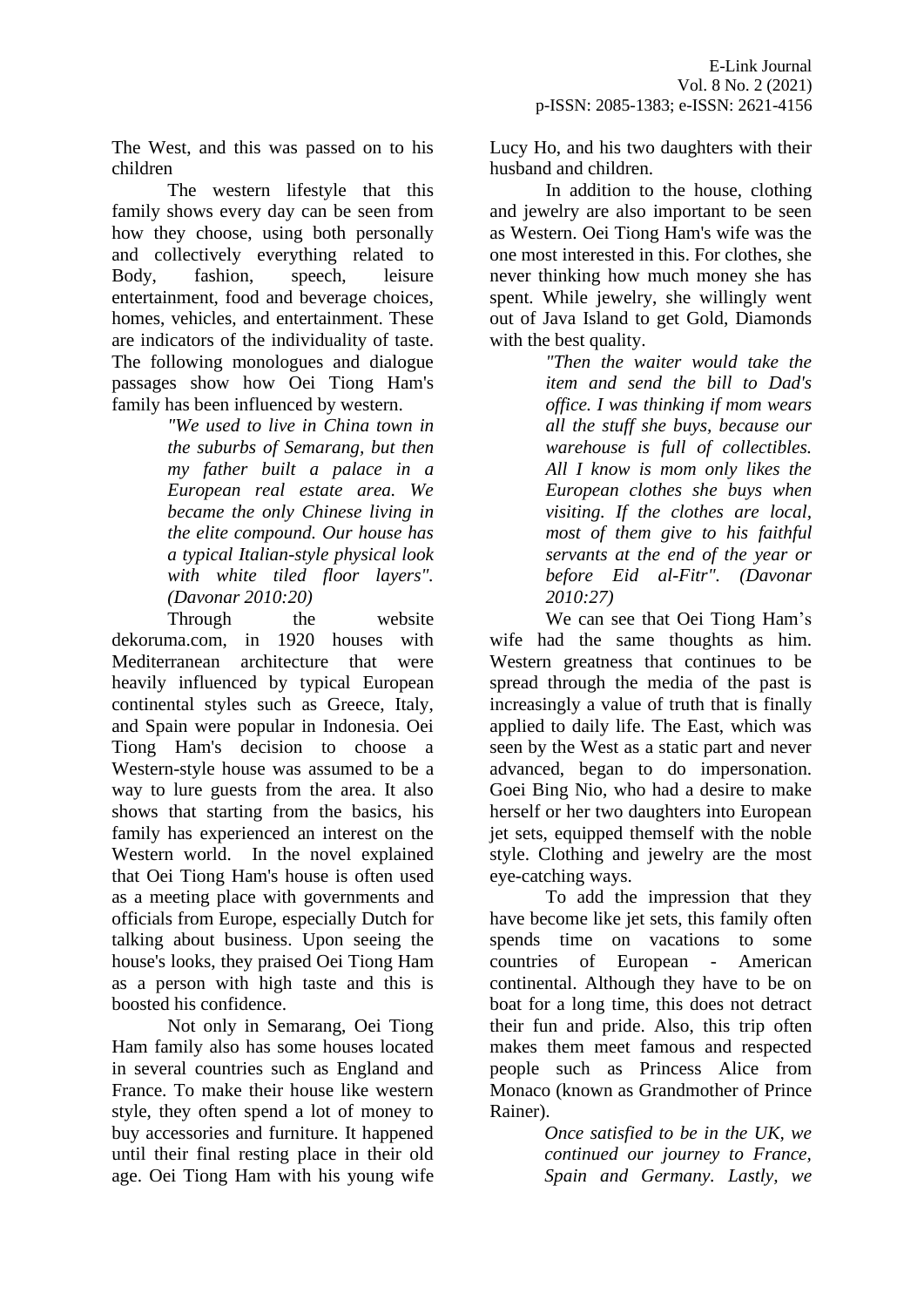*continued our journey to America, New York as a vacation spot before returning to Semarang. (Davonar 2010: 119)*

Not only Oei Hui Lan's family, in the novel also described how Indonesian officials represented by Soekarno so admired the things about the West. Through Indonesia's National Geographic page, Soekarno's first visit to the United States in 1956 showed what he thinks of the country. He said that America is not just as a country, or a nation, or a person, but also America as a frame of mind, America as the center of ideas. As a young man, it was known that Soekarno was so in the world of Hollywood entertainment. American-produced films became one of his tastes, and the celebrity cast often amazed Soekarno. Marylin Monroe was one of them. The brief meeting of the two led to many interpretations and became horrendous news for a long time.

> *When he visited America, local newspapers reported how much he was willing to spend his time just looking at Marylin Monroe's performance with a party in her hotel room. In fact, at that time, the state of his country's economy was in turmoil as it faced a sharp economic recession and a high unemployment rate of almost 40 percent. (Davonar 2010: 287)*

The state of Indonesia's economy, which was on the brink of crisis, came to the attention of western media when Soekarno met Marylin Monroe. Not without reason, Soekarno was considered to prefer his lifestyle and tastes rather than the suffering of people who have not been fully independent. Development and improvement of the post-colonial economy has not been evenly distributed, business people, landowners and large capital make the most of this situation. For example, Oei Tiong Ham, he willingly utilizes experts from the West to send his workers

who are local youth to study far to the Continent.

*At that time the industrial revolution had not yet reached the island of Java. But I can't hear it. He brought in German experts to advise on the machines needed to grow and process sugar cane. With the help of the German consul who helped him, he also sent young men to Europe to learn how to run machines and repair in case of damage. And it proved his instincts right. Dad's success is continuous. (Davonar 2010: 118)*

In addition to all his efforts, Oei Tiong Ham is also known to be good at getting along and close to many government officials, especially from Dutch who are so long occupying Indonesia. He became a respected person and honored by all circles. Oei Tiong Ham's wealth is not rarely used to provide facilities such as home, transportation for them to launch their business. He also frequently invited government and officials to their family's big events, such as at the wedding of his first daughter, Oei Tjong Lan. They even hold wedding parties using modern Western customs. The invitees were also open to European authorities who became his business partners. (Davonar 2010:79)

Much of Oei Tiong Ham and his wife's thoughts on Western greatness and progress were passed down to their two daughters. In education, the couple hired a private teacher come from Australia and Europe to teach Hui Lan and her older sister English, Dutch and French. Those private teachers lived in a house set up around their house. Not only became teachers, sometimes they became close friends to Oei Hui Lan, especially a woman named Miss Jones. The family put her in their private Villa and have great respect for her (Davonar 2010: 51).

During her study, Hui Lan showed her interest and fondness for Language and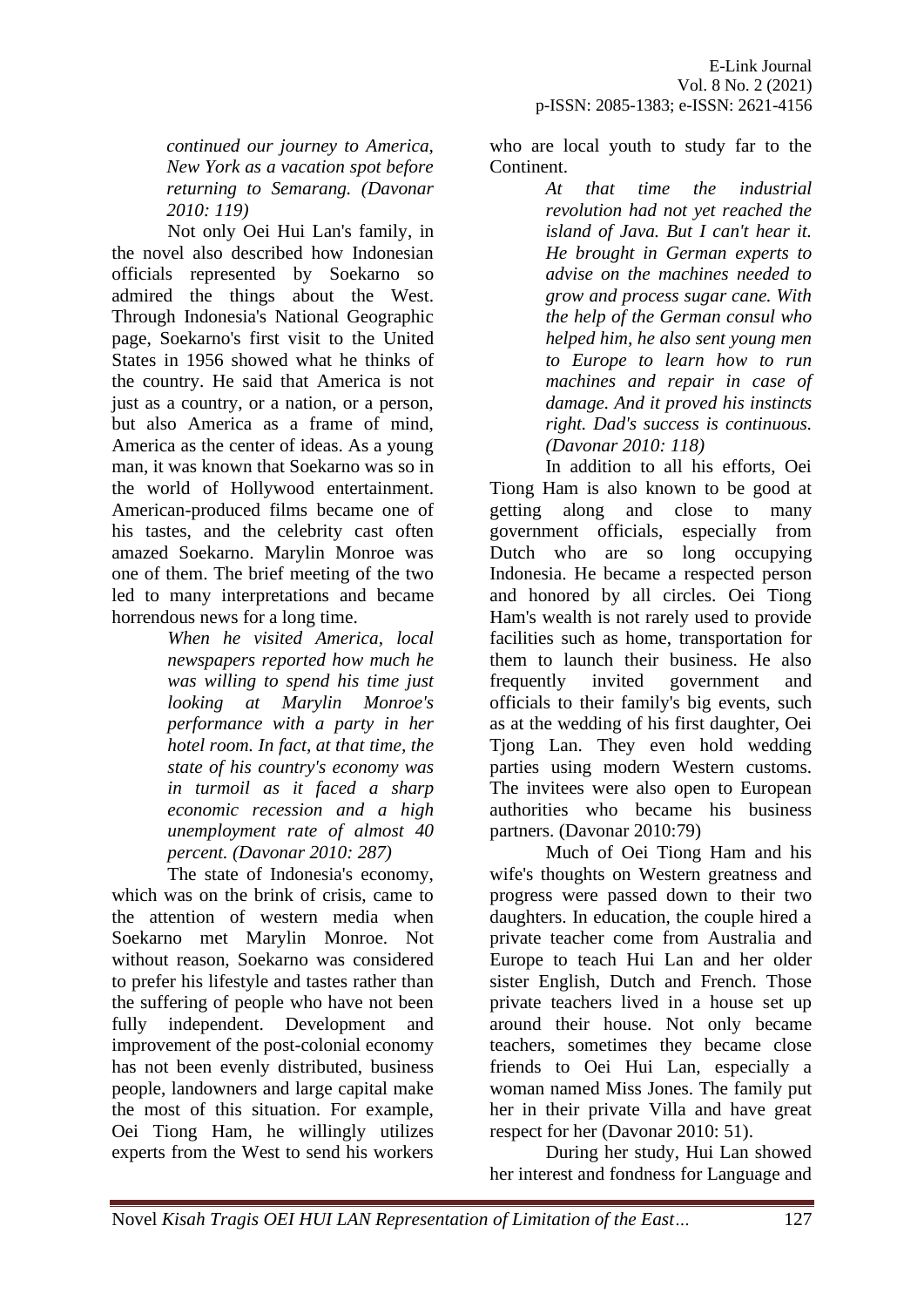Literature, one of the works that caught her attention was a story named The Tatler. The Tatler is an American magazine that presents lifestyle, entertainment, and politics written by Richard Steele. It also features a variety of anecdotal stories full of moral messages. This work influenced Hui Lan's life. While with her father, Hui Lan told a story she read in the magazine about the party she was dreaming of. Her father seemed enthusiastic and promised to realize the dream as long as Hui Lan was able to speak English well.

*"One of the stories I love the most is the story of The Tatler, the story that inspired me. The Tatler is a story in which a beautiful woman gets a prince through the dance, then the two get married and become a Happy couple. (Davonar 2010: 51)*

The love story of the Prince and Princess that Hui Lan often read in Tatler magazine also inspired her meet with the man who became her first love, Siau Kwan. It's happened when Hui Lan learned to ride a horse, but she mis-tracked and got lost, then Siau Kwan came to give a help. Riding a horse at that time even now is known to be studied only by the elite because the costs need is not a little. In fact, Hui Lan and Siau Kwan are in the same course taught by Mr. Smith to learn horseback riding. Unfortunately, their love story must be end as it is forbidden by Hui Lan's parents who already know that Siau Kwan has got married.

Moving on from that, Hui Lan and her family's dependence on the western world is actually showing the limitations faced. Small things concerning the domestic realm of households, entertainment, and business there is always interference and connection with the West. Such a thing actually continues in the larger realm. Hui Lan, who eventually married Wellington Koo, fell further into Western socialite life especially when her husband became China's ambassador to America, Britain and France.

Wellington Koo, who was born with the real name Ku Wei Chun, then was the only one Chinese to change his name in western style. He was a graduate from Columbia University of the United States who was good at politics, so the Chinese government made him be a diplomat. After marriage, Wellington's career intensified, which led to him and Hui Lan increasingly meeting with authorities from continental Europe- America. It is not uncommon for Hui Lan to be left to work by her husband.

> *When I was six months pregnant, Wellington was asked by the President of China to visit the United States to lobby the American government so that the process of taking Shantung to China could take place quickly. (Davonar 2010:174)*

During world war I in 1917, it was known that the Shantung peninsula (Shandong), which had a vital role as a defense base, became a contest between Japan and China, which had been a longtime enemy. Shantung, which was then controlled by the Germans in coalition with the Japanese, did not want to just give up the territory. At the Paris Peace Conference, China represented by Wellington Koo condemned the German surrender to Japan. This could not be done because Shantung was the birthplace of Kong Hu Cu, just as Christianity could not let go of Jerusalem. Therefore, Wellington lobbied American officials and governments to help China regain Shantung.

> *The United States is disbursing military weapons assistance to China. Japan felt America was a threat to him so began to attack the American military base in Hawaii known as Pearl Harbor, the attack sparked American anger and thus declared war on Japan and America was plunged into the*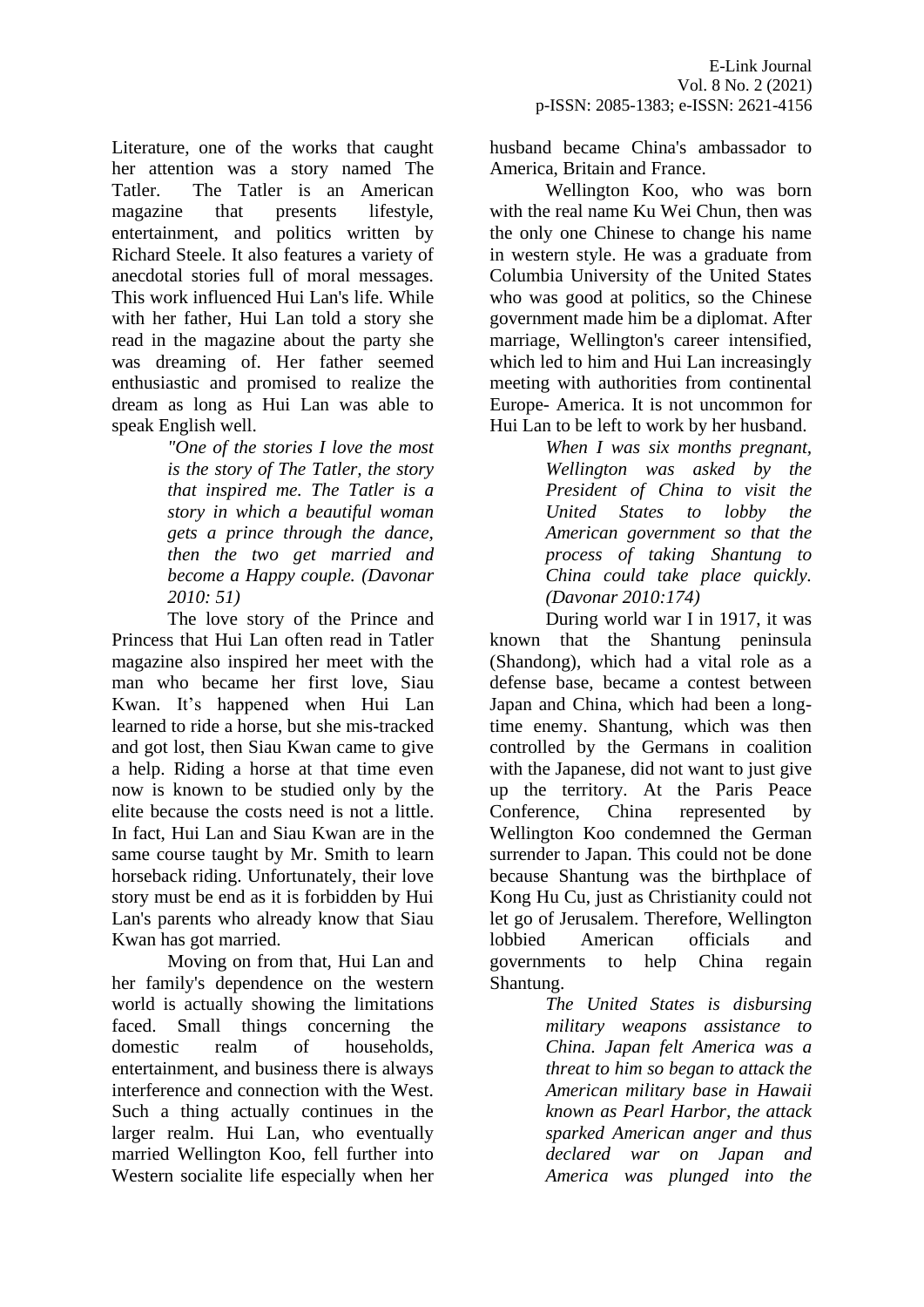*second world war. (Davonar 2010: 256)*

During World War II, America, along with Britain, France, the Soviet Union allied with China, faced Japan with the help of Germany and Italy. The assistance provided by countries from continental Europe - America to countries from the Continent of Asia (East) at that time showed that the East was in a limited state. China, with the help of allies, eventually defeated Japan, which was marked by bomb blasts on Hiroshima and Nagasaki, and the Shantung peninsula returned to Chinese hands. But there is no lasting aid, there is always a political mission behind such actions that inevitably benefits the West's position. To this day the thought that the West has tremendous power because of their advances in technology, military, science, and so on is still firmly entrenched in Eastern society. This is difficult to avoid and gives rise to other forms of dependency. Dependency is the definition of limited circumstances, limitations.

### **CONCLUSION**

Based on the data analysis, it can be concluded that the characters in the novel *Kisah Tragis Oei Hui Lan Putri Orang Terkaya di Indonesia as* a representation of Eastern society shows dependence on the Western world. Oei Tiong Ham as the head of the family needs the help of officials and governments from the West, especially the Netherlands to launch their business. He sent his workers who are local youth from Indonesia to Europe and America to learn many things, especially how to run and repair factory machinery. The

ambitious Wife made herself and her two daughters, Oei Hui Lan and Oei Tjong Lan into European jet sets began to dress themselves with jewelry and also western style clothes. Wellington Koo, the husband of Oei Hui Lan relies heavily on the West represented by America,

England, and France in terms of politics. The results of the aid can be seen during the war in East Asia and World War II, where Japan suffered defeat, and the shantung region returned to Chinese hands. This success led Wellington Koo to become a reliable politician until he finally succeeded in becoming ambassador to the President of China even in a short time.

The success achieved by the Eastern Region with the help of European countries- America is increasingly favorable to their position. The view that the West has tremendous power because of their advances in technology, military, science, and so on is still firmly entrenched in Eastern society to this day. This is difficult to avoid and gives rise to other forms of dependency. Dependency is the definition of a limited state.

### **REFERENCES**

- Angela, Nofia. 2019. *Pandangan Pengarang (Agnes Davonar) dalam Novel Oei Hui Lan: Kajian Sosiologi Sastra*. Jakarta: Fakultas Keguruan Ilmu Pendidikan Universitas Esa Unggul
- Apriliawati, Ningrum. 2010. *Perkembangan Bisnis Gula Oei Tiong Ham di Jawa 1894- 1924.* Depok: Universitas Indonesia.
- Ardanareswari, Indira. 2019. *Kemesraan Sukarno dengan Hollywood dan Politik Film AS di Indonesia.*  [https://tirto.id/kemesraan-sukarno](https://tirto.id/kemesraan-sukarno-dengan-hollywood-dan-politik-film-as-di-indonesia-eeuM)[dengan-hollywood-dan-politik-film](https://tirto.id/kemesraan-sukarno-dengan-hollywood-dan-politik-film-as-di-indonesia-eeuM)[as-di-indonesia-eeuM](https://tirto.id/kemesraan-sukarno-dengan-hollywood-dan-politik-film-as-di-indonesia-eeuM)
- Davonar, Agnes. 2010. *Kisah Tragis Oei Hui Lan Putri Orang Terkaya di Indonesia*. Jakarta: Intibook
- Dekoruma, kania. 2018. *Mengintip Gaya Arsitektur Tahun 1920an di Rumah Mediterania*[.https://www.dekoruma.c](https://www.dekoruma.com/artikel/62687/gaya-arsitektur-rumah-mediterania)